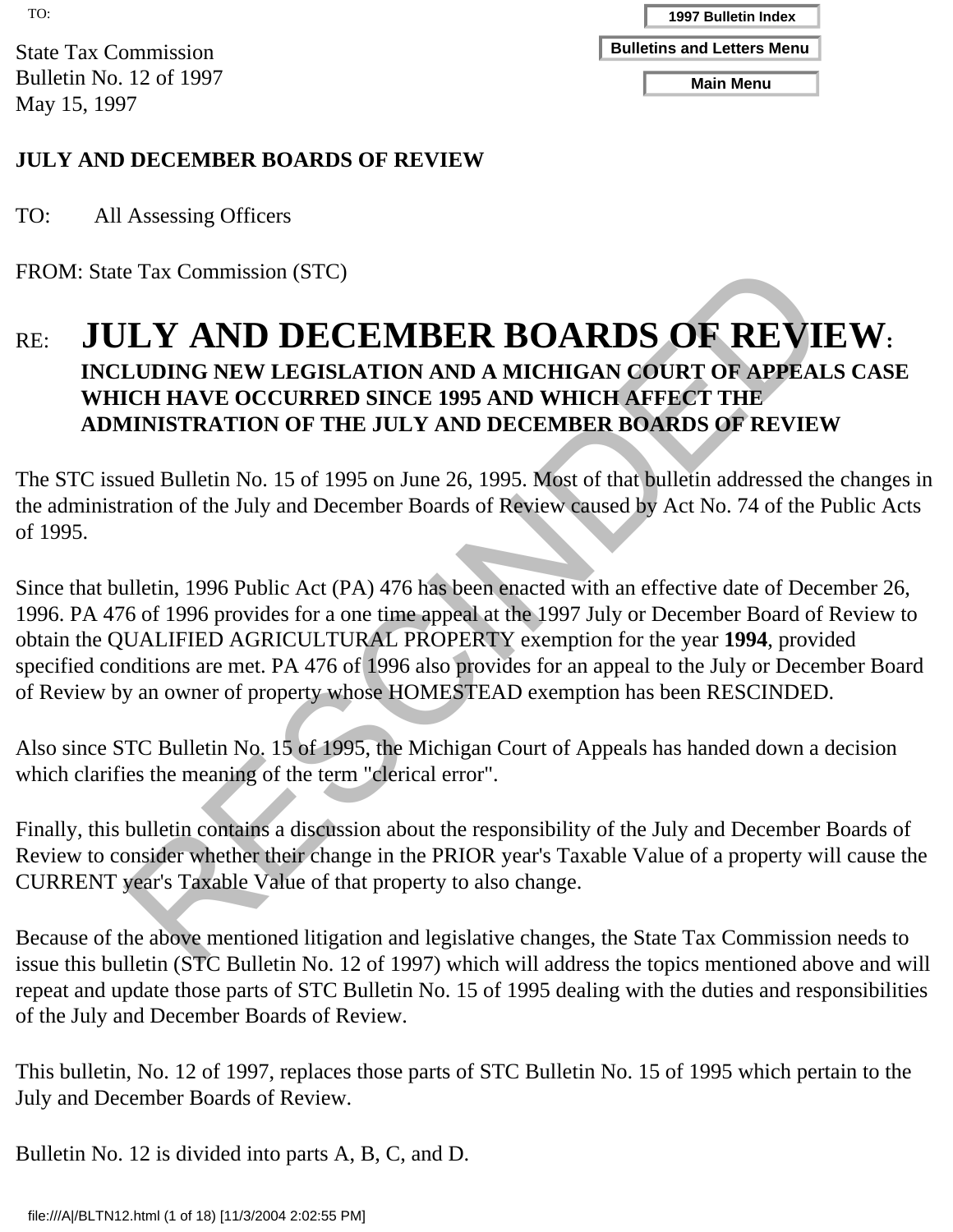- Section A is entitled "Changes in the Authority of the July and December Boards of Review Required by PA 476 of 1996."
- Section B is entitled "Clarification of the Meaning of the term "Clerical Error" by the Michigan Court of Appeals."
- Section C deals with the "Obligation of the July and December Boards of Review to Consider whether a Change in the Prior Year's Taxable Value will cause the Current Year's Taxable Value to Change."
- Section D is a "Repeat of Information contained in STC Bulletin No. 15 of 1995". Any new material in this Section is underlined.

**IMPORTANT NOTE: Attached at the end of this bulletin is a subject index designed to assist the reader in locating topics of interest.**

**IMPORTANT NOTE: The July and December Boards of Review have no authority to make corrections to Special Assessment Rolls.**

# **A. CHANGES IN THE AUTHORITY OF THE JULY AND DECEMBER BOARDS OF REVIEW REQUIRED BY PA 476 OF 1996.**

#### **1. One Time Appeal at the 1997 July or December Board of Review to Obtain the QUALIFIED AGRICULTURAL PROPERTY Exemption for the Year 1994.**

PA 476 of 1996 amended section 7ee of the General Property Tax Act by adding new language which provides for a **one time** appeal at the 1997 July or December Board of Review to obtain the QUALIFIED AGRICULTURAL PROPERTY exemption for the year **1994**.

there are thange in the Prior Years 1 axable Value will cause the Current Years 1 axange."<br>
Sange."<br>
The Care of Information contained in STC Bulletin No. 15 of 1995". Any<br>
trial in this Section is underlined.<br>
NT NOTE: At **IMPORTANT NOTE: The law provides similar provisions to appeal the 1994 HOMESTEAD exemption to the Michigan Department of Treasury, NOT TO THE BOARD OF REVIEW. For more information, please see page 4 of the memo from Floyd Schmitzer included with STC Bulletin No. 3 of 1997.**

In order to receive the QUALIFIED AGRICULTURAL PROPERTY exemption for the year 1994, certain conditions required by PA 476 of 1996 must be met.

An owner of property who appeals to the 1997 July or December Board of Review to receive the 1994 Qualified Agricultural Property exemption must meet ALL of the following conditions in order to receive the exemption: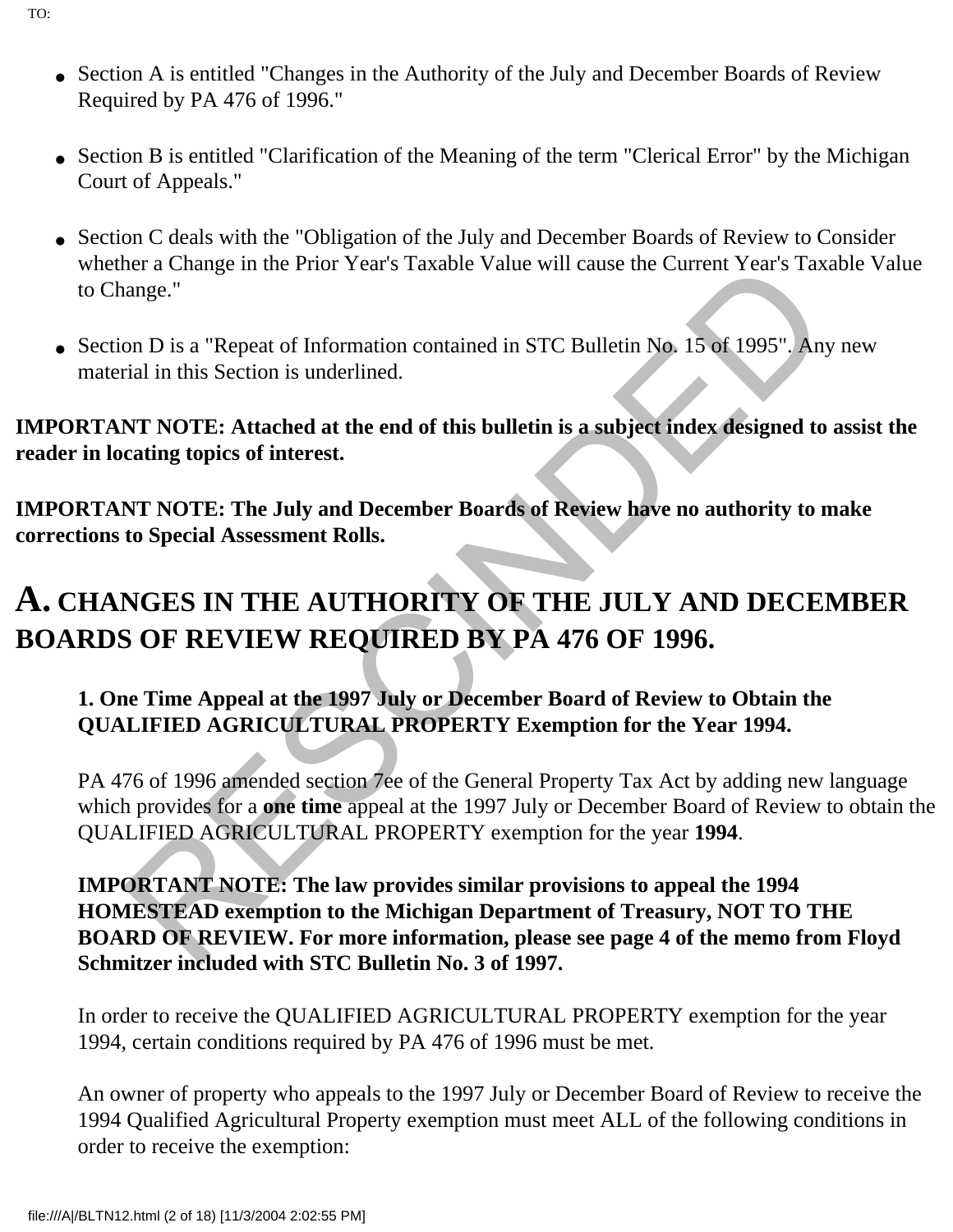a) The owner who appeals in 1997 in order to receive the 1994 Qualified Agricultural Property exemption must have owned the property continuously since May 1, 1994.

b) The Michigan Tax Tribunal (MTT) has not assumed jurisdiction of or already decided a 1994 Qualified Agricultural Property Exemption appeal for this property. This means that a person who has already appealed to the MTT to receive the 1994 Qualified Agricultural Property exemption, cannot appeal again under the provisions of this new law. An appeal to the MTT of the 1994

ASSESSED VALUE or TAXABLE VALUE for the property does NOT prevent an appeal of the 1994 Qualified Agricultural Property Exemption to the 1997 July or December Board of Review.

to the M1T of the 1994<br>ASSESSED VALUE or TAXABLE VALUE for the property does NOT prevers of the 1994 Qualified Agricultural Property Exemption to the 1997 July or December of Review.<br>
c) The property under appeal must have c) The property under appeal must have met all of the requirements to receive a Qualified Agricultural Property exemption in the years 1994, 1995, 1996, and 1997 and must have actually received the Qualified Agricultural Property exemption for the years 1995, 1996, and 1997. This means that a property cannot receive the exemption for 1994 from the 1997 July or December Board of Review unless the property has already received the exemption for the years 1995, 1996, and 1997. Please see STC Bulletin No. 4 of 1997 for an explanation of the eligibility requirements for receiving the Qualified Agricultural Property exemption.

An owner of property that meets all of the requirements above shall be required to file a completed Farmland Exemption Affidavit (STC Form T-1063) with the July or December Board of Review in order to receive the exemption. A copy of STC Form T-1063 is included with STC Bulletin No. 4 of 1997.

If a Qualified Agricultural Property exemption is granted for 1994, the county treasurer having possession of the tax roll shall correct the tax roll to reflect the exemption and issue a refund if the 1994 taxes have already been paid.

#### **Property Owner Appeal If the July or December Board of Review Denies the Claim for 1994 Exemption**

If the Qualified Agricultural Property exemption requested for 1994 is denied by the 1997 July or December Board of Review, the owner can appeal that denial to the Residential and Small Claims Section of the Michigan Tax Tribunal within 35 days of the denial by the July or December Board of Review.

#### **2. Appeal by a Property Owner to the July or December Board of Review When a**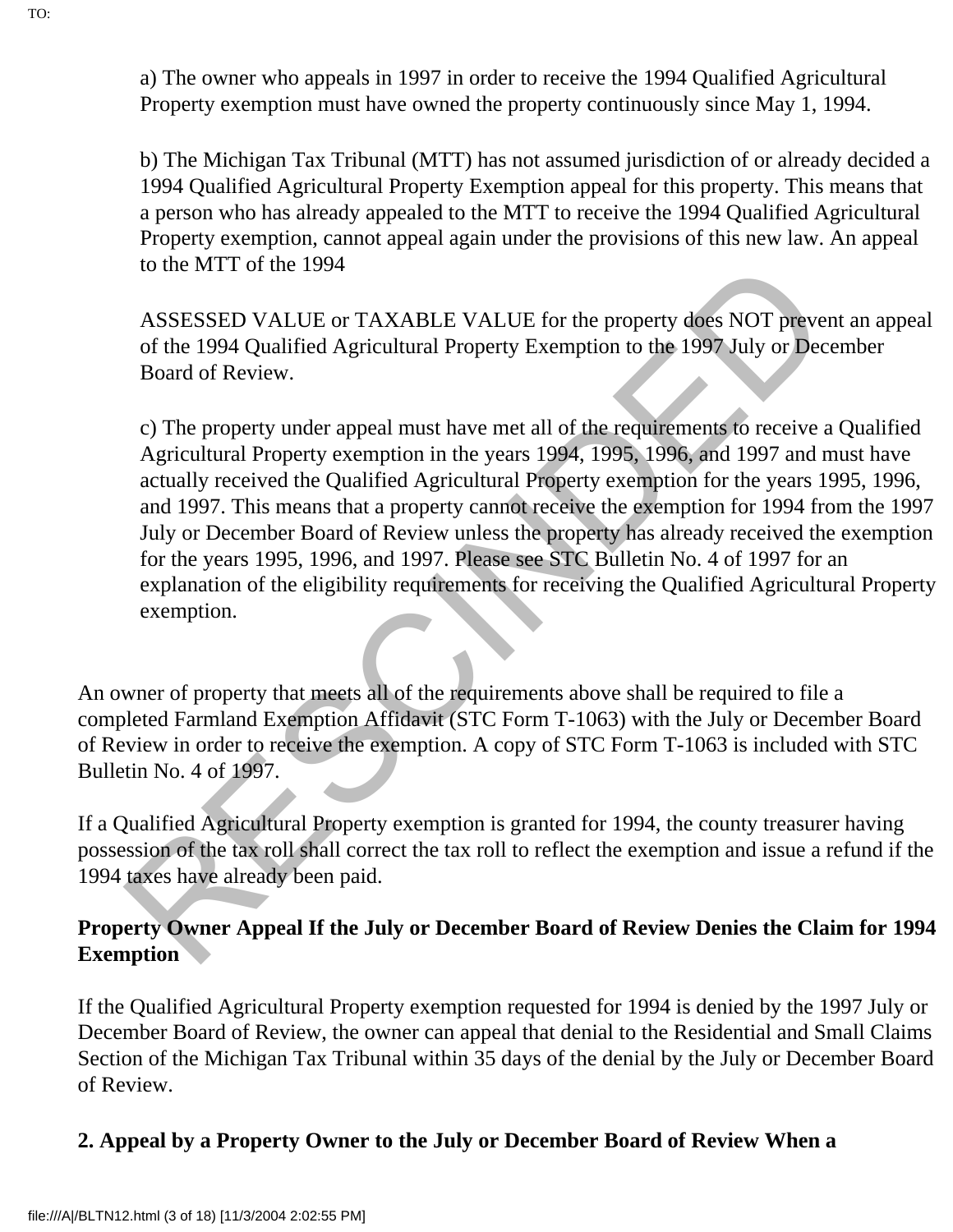#### **HOMESTEAD Exemption Has Been RESCINDED.**

#### **Rescission of Homestead Exemption**

Michigan Compiled Law (MCL) 211.7cc(9) provides that when an owner of property files an affidavit for a HOMESTEAD exemption, that filing rescinds (cancels) all previous HOMESTEAD exemptions filed by that owner for any homestead in Michigan.

Whelingan Department of Treasury is required by law to notily an assessor when<br>thomestead exemption of a property located in his/her assessment unit has occur<br>for is then required by law to remove the HOMESTEAD exemption e The Michigan Department of Treasury is required by law to notify an assessor when a rescission of the homestead exemption of a property located in his/her assessment unit has occurred. The assessor is then required by law to remove the HOMESTEAD exemption effective December 31 of the year for which the rescission is effective. The law states that the rescission is effective on December 31 of the year the property is transferred or is no longer utilized as a homestead.

#### **Appeal of a Homestead Rescission**

MCL 211.7cc (10) provides that an owner of property for which an exemption has been rescinded may appeal that rescission to the July or December Board of Review. An appeal of the rescission of a HOMESTEAD exemption may be made in the year in which the exemption is rescinded by the local assessor or in the immediately succeeding year only.

#### EXAMPLE:

If an assessor rescinds a HOMESTEAD exemption in June of 1997 for the years 1995, 1996, and 1997, the owner may appeal that rescission to the 1997 or 1998 July or December Board of Review.

An owner of property for which a claim of exemption is rescinded may appeal the decision of the July or December Board of Review to the Residential and Small Claims Division of the Michigan Tax Tribunal within 35 days of that decision.

#### **Requirement to Convene the December Board of Review**

MCL 211.7cc (10) states that a local tax collecting unit SHALL hold a December Board of Review if an appeal of a rescission to the December Board of Review is received not later than 5 days prior to the date of the December Board of Review.

# **B. CLARIFICATION OF THE MEANING OF THE TERM "Clerical Error" BY THE MICHIGAN COURT OF APPEALS**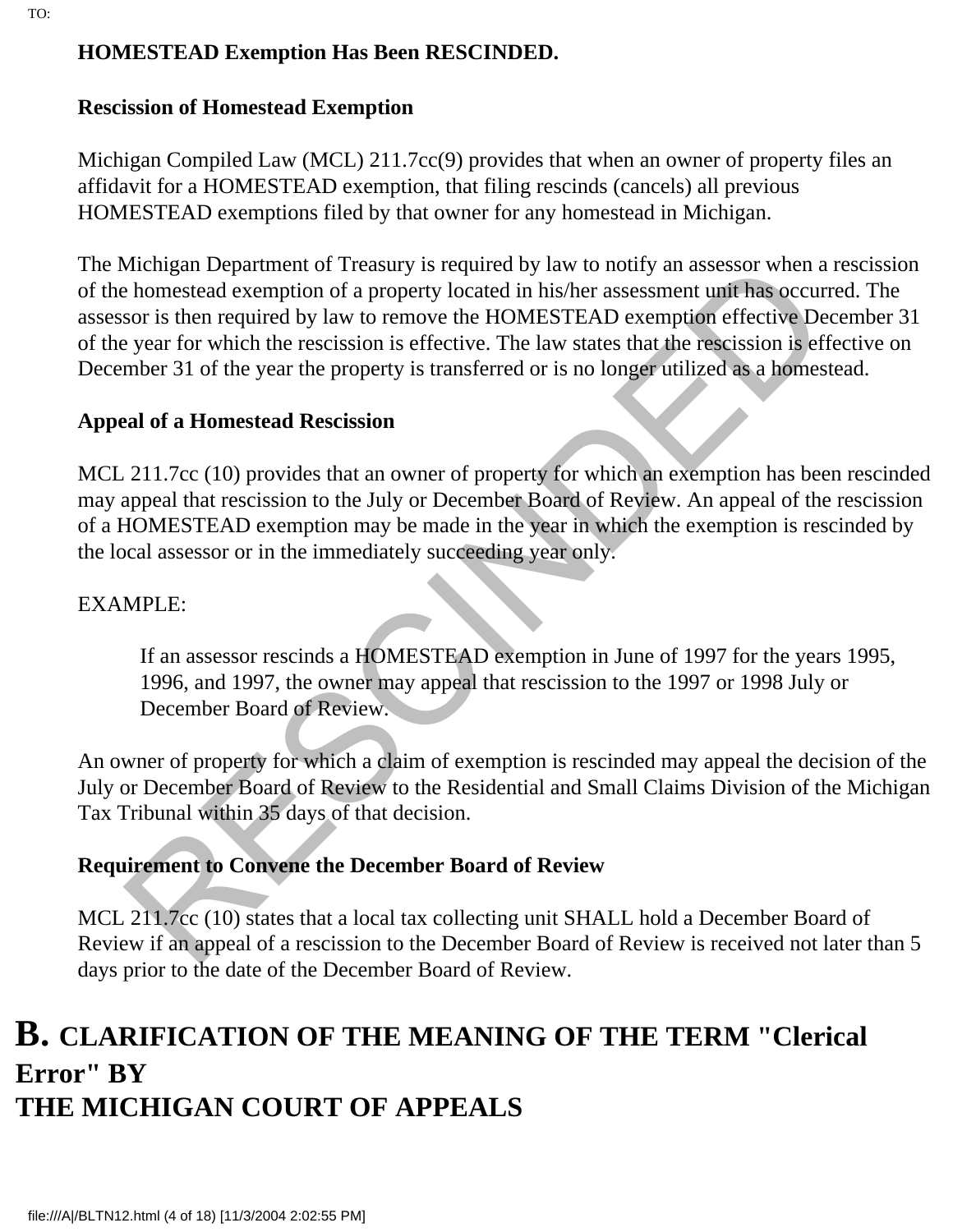On March 29, 1996 the Michigan Court of Appeals clarified the meaning of the term "clerical error" found in MCL 211.53b which authorizes the correction of a clerical error or a mutual mistake of fact by the July and December Boards of Review. This clarification is found in International Place Apartments v Ypsilanti Township, 1996 Mich App. 79.

In the above-cited case the Court of Appeals states that the July and December Boards of Review are allowed to correct clerical errors of a **typographical or transpositional nature**. The Court goes on to say that the July and December Boards of Review are NOT allowed to revalue or reappraise property when the reason for the action is that all relevant information was not originally considered by the assessor.

The State Tax Commission further advises that the July and December Boards of Review do NOT have the authority to address valuation or exemption disputes except for the poverty exemption and the specific situations discussed in this bulletin dealing with the Homestead and Qualified Agricultural Property exemptions. Valuation disputes and other exemption disputes are matters to be considered by the **March** Board of Review.

# Translate property when the reason for the action is that all relevant information was<br>ally considered by the assessor.<br>That all relevant information was<br>alter Tax Commission further advises that the July and December Boar **C. OBLIGATION OF THE JULY AND DECEMBER BOARDS OF REVIEW TO CONSIDER WHETHER A CHANGE IN THE PRIOR YEAR'S TAXABLE VALUE WILL CAUSE THE CURRENT YEAR'S TAXABLE VALUE TO CHANGE**

The July and December Boards of Review have the authority to correct clerical errors and mutual mistakes of fact in the year the errors were made or in the following year only.

If the July or December Board of Review makes a change in the PRIOR year's Taxable Value, the Board shall consider whether this change also causes the CURRENT year's Taxable Value to change. If it does, the Board shall also correct the current year's Taxable Value.

Example: If the 1997 July or December Board of Review makes a change which causes the 1996 Taxable Value of a property to change, the Board shall also recalculate the 1997 Capped Value of the property using the corrected 1996 Taxable Value as the first element in the formula. The Board of Review shall then compare the recalculated 1997 Capped Value of the property with the 1997 SEV of the property and the lower of the two shall become the 1997 Taxable Value. If this is different from the 1997 Taxable Value on the 1997 roll, the July or December Board of Review shall enter the correct 1997 Taxable Value on the 1997 roll.

# **THE USE OF THE 1996 AND THE 1997 VERSIONS OF STC FORM**

**L-4035a: When to use the 1997 version and when to use the 1996 version.**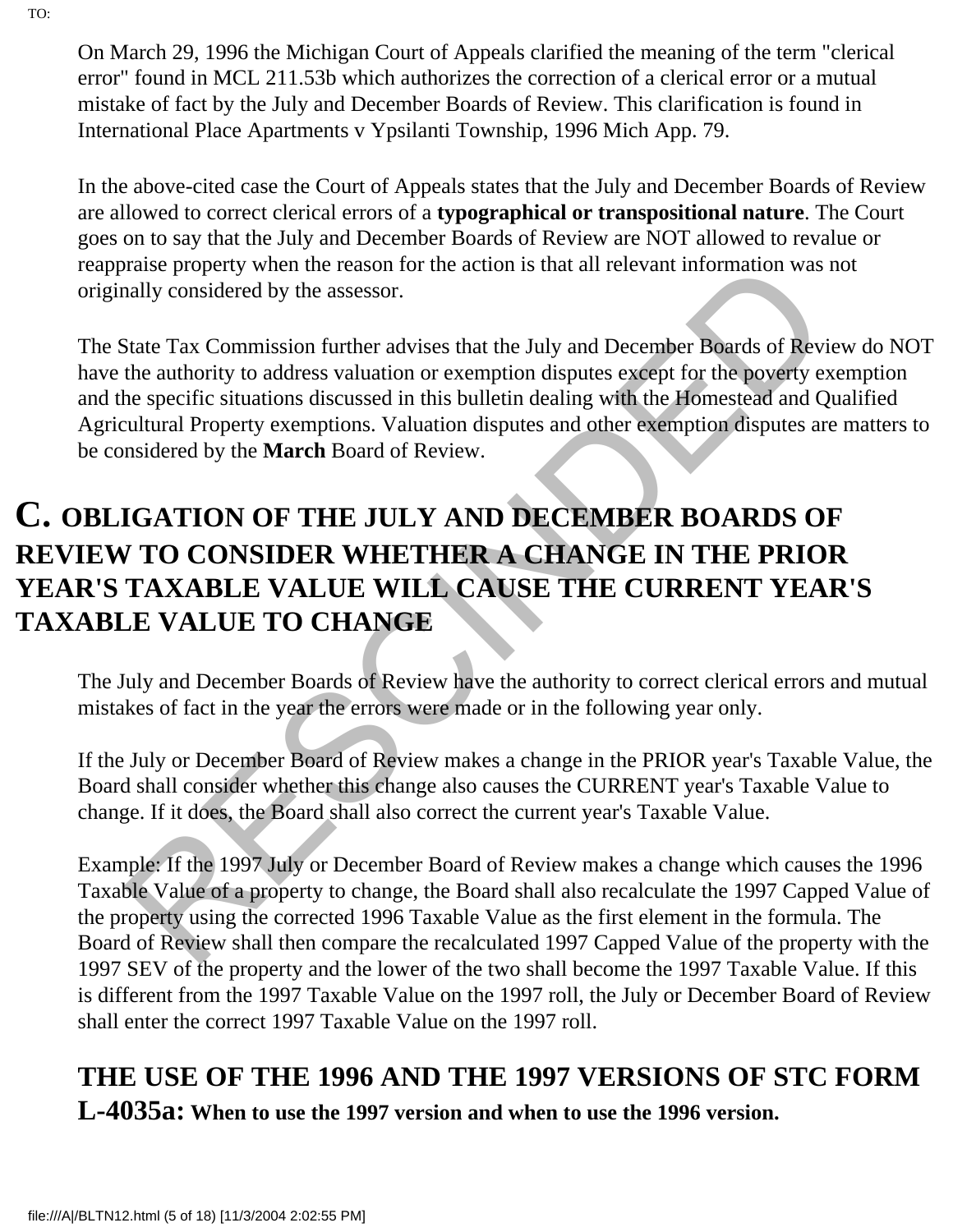The July and December Boards of Review shall fill out STC Form L-4035a whenever it makes a change which causes the Taxable Value of a property to change. A copy of STC Form L-4035a is included at the end of this bulletin.

Please see STC Bulletin No. 5 of 1997 (page 16) for instructions on the use of STC Form L-4035a and for examples of how the form is filled out.

If the 1997 July or December Board of Review corrects a clerical error or a mutual mistake of fact **for the year 1996** which causes the 1996 Capped Value to change, the Board of Review shall use the 1996 version of STC Form L-4035a for the 1996 calculations. This is true because the 1996 version of STC Form L-4035a contains a section on the form which is used to recalculate the Value Change Multiplier (VCM) when necessary.

While the VCM was removed from the law by PA 476 of 1996 and shall not be used **starting in 1997**, the State Tax Commission advises assessors in a letter dated September 30, 1996 that **1996** Taxable Valuations shall include the effects of the VCM, when applicable, because of the constitutional mandate of uniformity contained in Article IX, Section 3 of the Michigan Constitution. (Please see page 5 of STC Bulletin No. 4 of 1996 for a discussion of the VCM.)

e year 1990 winch causes the 1990 capped value to crange, the board of recoverance of the space of the 1996 version of STC Form L-4035a for the 1996 calculations. This is true because on of STC Form L-4035a contains a sect Example: If the 1997 July or December Board of Review corrects a clerical error which results in a reduction of the **1996** assessed value, the Board of Review is required to calculate (on the **1996** version of STC Form L-4035a) the change in the 1996 VCM that this correction causes. When the VCM changes, this in turn could cause the 1996 Capped Value and Taxable Value to also change. If so, the Board of Review is required to make these changes also.

A copy of the 1996 version of STC Form L-4035a is included at the end of this bulletin. Please see page 13 of STC Bulletin No. 4 of 1996 for a further discussion of the use of the 1996 version of STC Form L-4035a. Examples of its use are also contained after pages 8 and 10 of STC Bulletin No. 4 of 1996.

# **D. REPEAT OF INFORMATION CONTAINED IN STC BULLETIN NO. 15 OF 1995**

The remainder of this bulletin repeats information which addresses the duties and responsibilities of the July and December Boards of Review and which was already contained in STC Bulletin No. 15 of 1995.

#### **Any new information presented in the rest of this bulletin is underlined to alert the reader.**

#### **1) July and December Boards of Review Are Subject to the Open Meetings Act.**

The State Tax Commission reminds all local assessing units that the July and December Boards of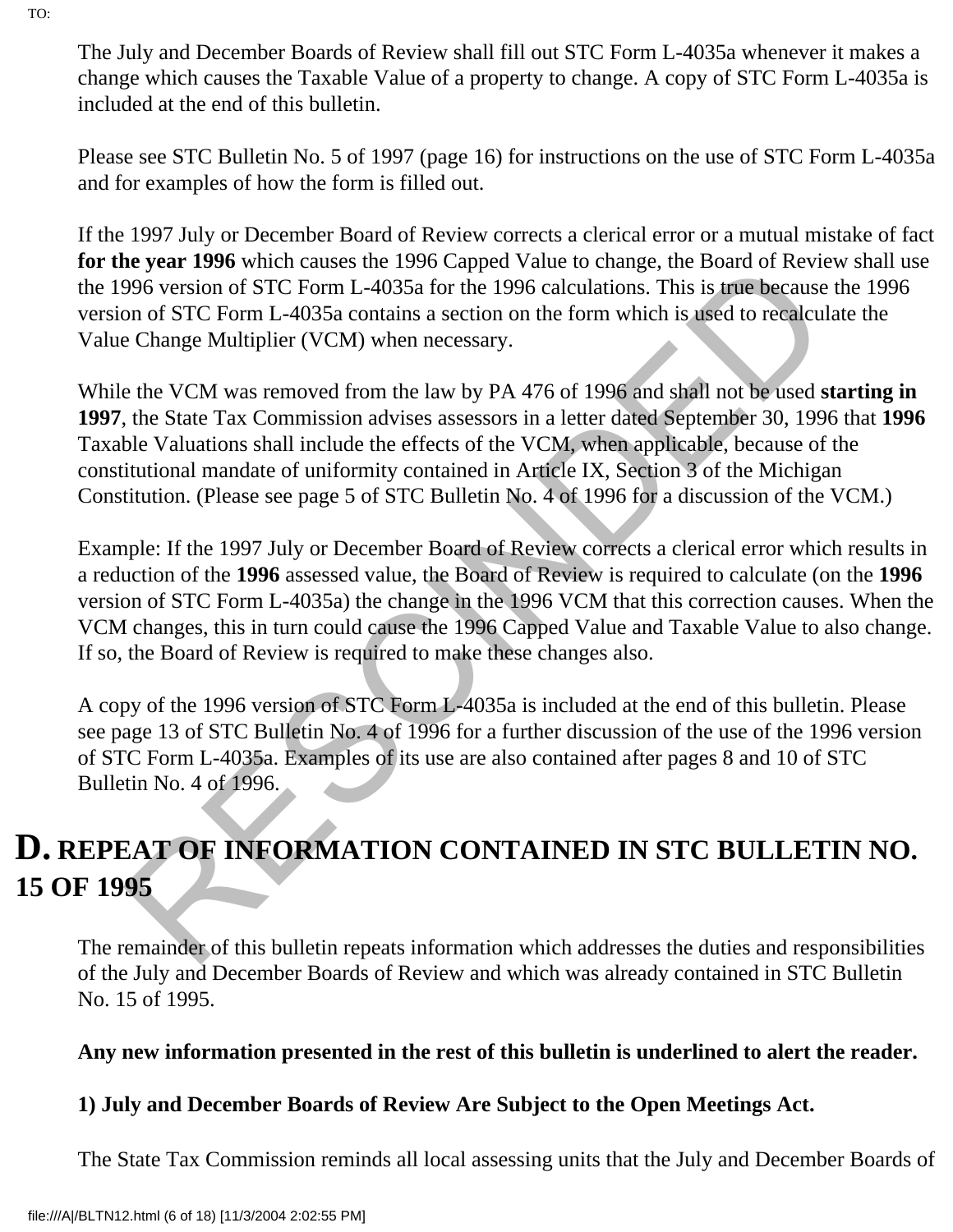Review are subject to the provisions of the Open Meetings Act which include the requirement that meetings be open to the public and be held in a place available to the general public.

#### **2) Authority of the July and December Boards of Review (BOR) Regarding Homestead Exemptions and Qualified Agricultural Property Exemptions.**

Act 74 of 1995 changed the language of sections 7cc(13) and 7ee(6) which address the authority of the July and December Boards of Review to deal with **Homestead Exemptions** and **Qualified Agricultural Property** Exemptions from the 18 mills of local school operating tax.

July and December Boards of Review to deal with **Homestead Exemptions** and<br> **Calcultural Property** Exemptions from the 18 mills of local school operating tax.<br>
Fiber delow are 2 situations in which the July and December B Described below are 2 situations in which the July and December Boards of Review are authorized to act regarding these exemptions. (See also pages 2 through 4 of this bulletin which describe 1) the one time appeal at the 1997 July or December Board of Review to obtain the Qualified Agricultural Property Exemption for the year 1994 and 2) the appeal to the July or December Board of Review when a homestead exemption has been rescinded.)

#### a) **When The Homestead or Qualified Agricultural Property Exemption Was Not On The Tax Roll**

An owner who owned and occupied a homestead on May 1 or an owner who owned qualified agricultural property on May 1 may file an appeal with the July or December Board of Review, if the exemption was not on the tax roll.

#### **Some of the reasons which would justify such an appeal are:**

- **the owner did not file the affidavit.**
- **the affidavit was mailed but not received by the local unit.**
- **the assessor failed to process the exemption.**
- **and other similar reasons.**

An owner of property which qualified for the Homestead or Qualified Agricultural Property exemption as of May 1 but did not receive it because of one of the reasons above may file an appeal with the July or December BOR. The owner must include with the appeal a completed Homestead Exemption Affidavit (Form T-1056) or a Farmland Exemption Affidavit (Form T-1063) as required by section 53b(3) of the law.

Please note that the July and December Boards of Review do NOT have the authority to grant a Homestead exemption if it has already been denied for the year in question by the assessor, the Department of Treasury, or the Tax Tribunal. See paragraph "b" below regarding denials of Qualified Agricultural Property exemptions for the current year.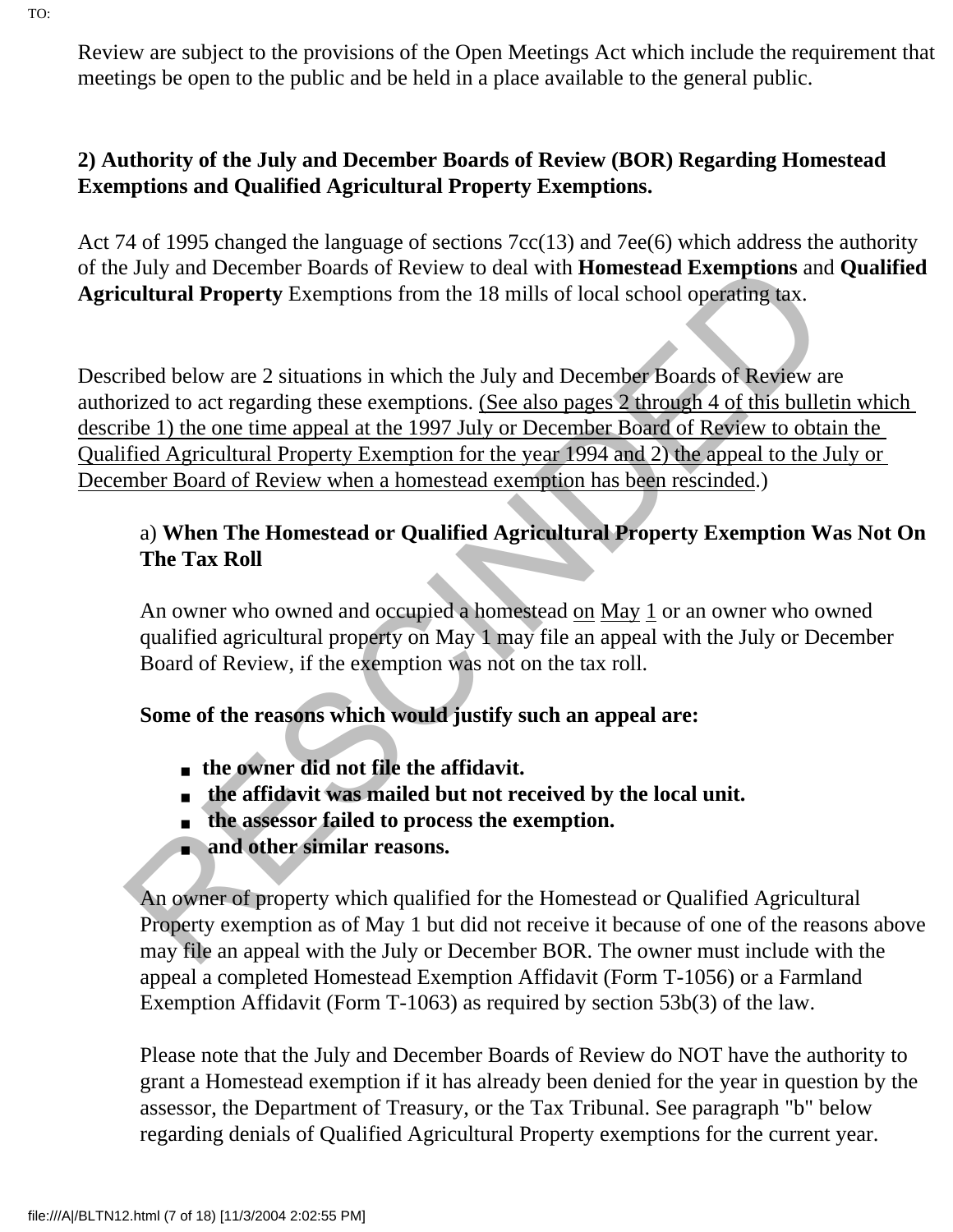**At the July Board of Review, a local unit may consider appeals of Homestead and Qualified Agricultural Property Exemptions which were not on the tax roll even if the unit does not levy a SUMMER TAX. The State Tax Commission recommends that all assessing units hold a July Board of Review, when there is Homestead or Qualified Agricultural Property Exemption business to be taken care of, even if there is no summer levy of local school operating taxes.**

#### **AUTHORITY OVER CURRENT YEAR AND THE IMMEDIATELY PRECEDING YEAR**

#### **Act 74 of 1995 also states that, starting in 1995, an appeal because a Homestead or Qualified Agricultural Property exemption was not on the tax roll may be made to the July or December BOR for the immediately preceding year.**

This means that a property owner could appeal a **1996** Homestead exemption or a **1996** Qualified Agricultural Property exemption at the **1997** July or December Board of Review if the exemption was not on the tax roll in 1996.

#### **Summary of Authority Over the Immediately Preceding Year's Exemption**

TRAK According to the states that, starting in 1995, an appeal because a Home<br>Qualified Agricultural Property exemption was not on the tax roll may be<br>the July or December BOR for the immediately preceding year.<br>This means **In order for the July or December Board of Review to grant an owner's appeal of a prior year's Homestead or Qualified Agricultural Property exemption which was not on the tax roll, the owner must have qualified for the Homestead or Qualified Agricultural Property exemption as of May 1 of the prior year. Also, the owner must submit a completed Homestead Exemption Affidavit (Form T-1056) or a Farmland Exemption Affidavit (Form T-1063) as required by law.**

#### **b) Appeal of DENIAL of QUALIFIED AGRICULTURAL PROPERTY Exemption Only.**

#### **The July or December BOR is also authorized to act when there has been a denial of a QUALIFIED AGRICULTURAL PROPERTY exemption for the current year. (Please note that the July and December Boards of Review have noauthority over denials of homestead exemptions.)**

Act 74 of 1995 authorizes the July Board of Review (if there is a SUMMER levy) or the December Board of Review to consider appeals of Qualified Agricultural Property exemptions which were denied by the assessor FOR THE CURRENT YEAR ONLY. Please note that the law does NOT permit the appeal of the denial of a Homestead exemption to the July or December Board of Review. The appeal of the denial of Homestead exemptions can be made to the Michigan Department of Treasury.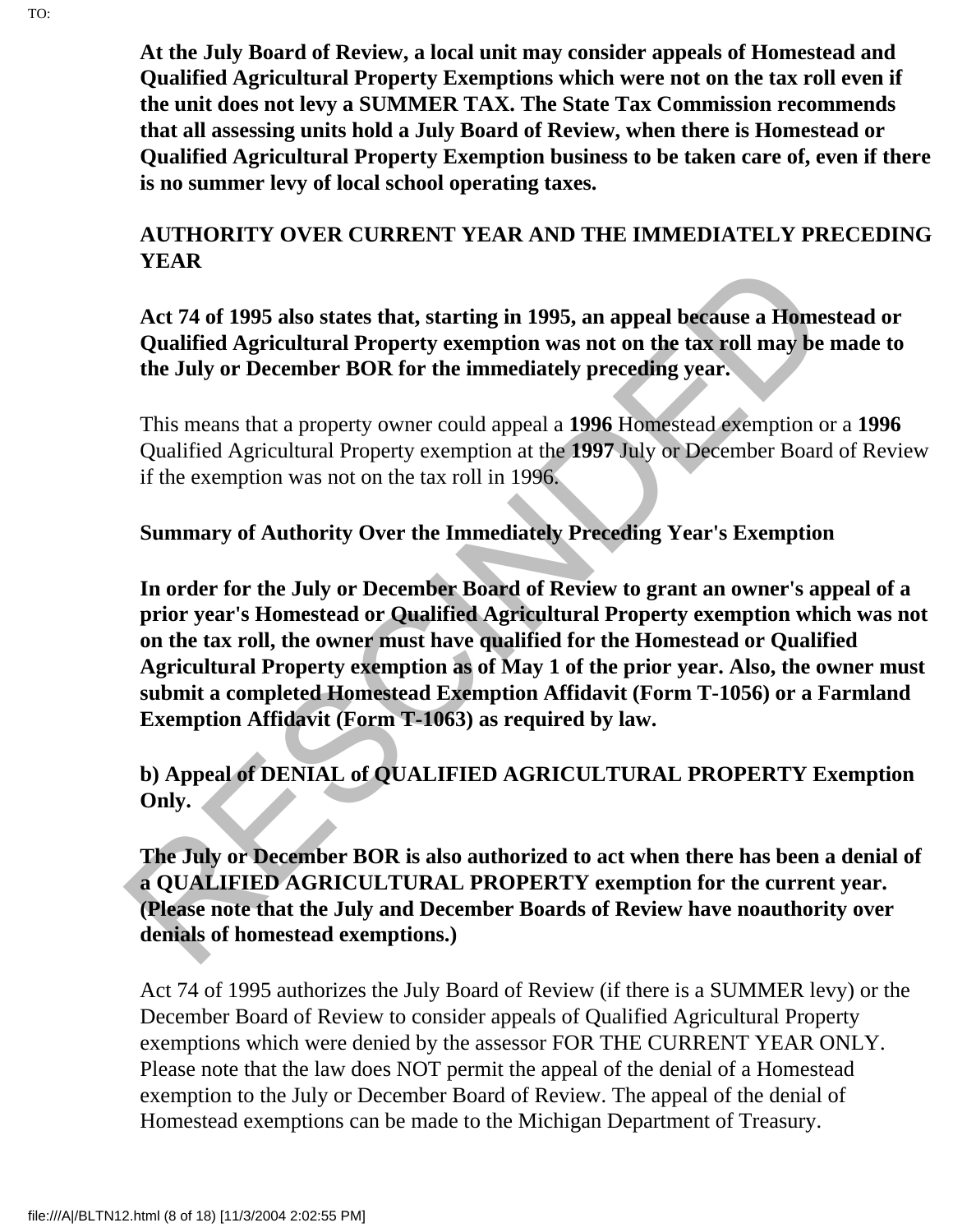If an assessor intends to deny a new current year's Qualified Agricultural Property exemption, the State Tax Commission recommends that the assessor denial be made by July 1 of the current year and that the owner be notified immediately of the denial, the reason for the denial, and rights of appeal to the July or December Board of Review.

#### **Letter Appeals to July and December Boards of Review**

As is the case with other matters before the July and December Boards of Review, it is the opinion of the State Tax Commission that owners may appeal to obtain the Homestead or Qualified Agricultural Property exemption by letter, regardless of whether they are residents or nonresidents. This does not apply to the March Board of Review. An owner may also authorize someone to appear on his/her behalf.

As is the case with other matters belone that y and December Boards of Revise<br>opinion of the State Tax Commission that owners may appeal to obtain the Hot<br>Qualified Agricultural Property exemption by letter, regardless of The State Tax Commission recommends that affidavits which were filed after the May 1 deadline for the current year and are presently in the assessor's possession should be treated as letters of appeal to the July Board of Review provided that the affidavits claim that the properties were Homesteads or Qualified Agricultural Properties as of May 1 of the current year. If the assessor intends to recommend that a particular affidavit not be accepted by the current year's July or December board of review as filed, the assessor is advised to notify the owner of his/her intention so that the owner may appear at the board of review session.

#### **Exemption Affidavits For The July And December Boards of Review**

In order to be granted a Homestead or Qualified Agricultural Property exemption by the July or December Board of Review, owners are required by law to file a homestead exemption affidavit (form T-1056) or a farmland affidavit (form T-1063) with the Board of Review depending on which exemption is being applied for.

The homestead affidavits (form T-1056) must then be batched by the assessor and sent to the Michigan Department of Treasury (NOT to the State Tax Commission or the Property Tax Division) according to the regular schedule established by the Department of Treasury (quarterly on the 10th of February, May, August, and November).

The farmland affidavits (form T-1063) are NOT to be forwarded to the Michigan Department of Treasury but are to be retained by the assessor of the local unit of government.

#### **APPEALING DECISIONS OF THE JULY OR DECEMBER BOARD OF REVIEW REGARDING HOMESTEAD AND QUALIFIED AGRICULTURAL PROPERTY EXEMPTIONS**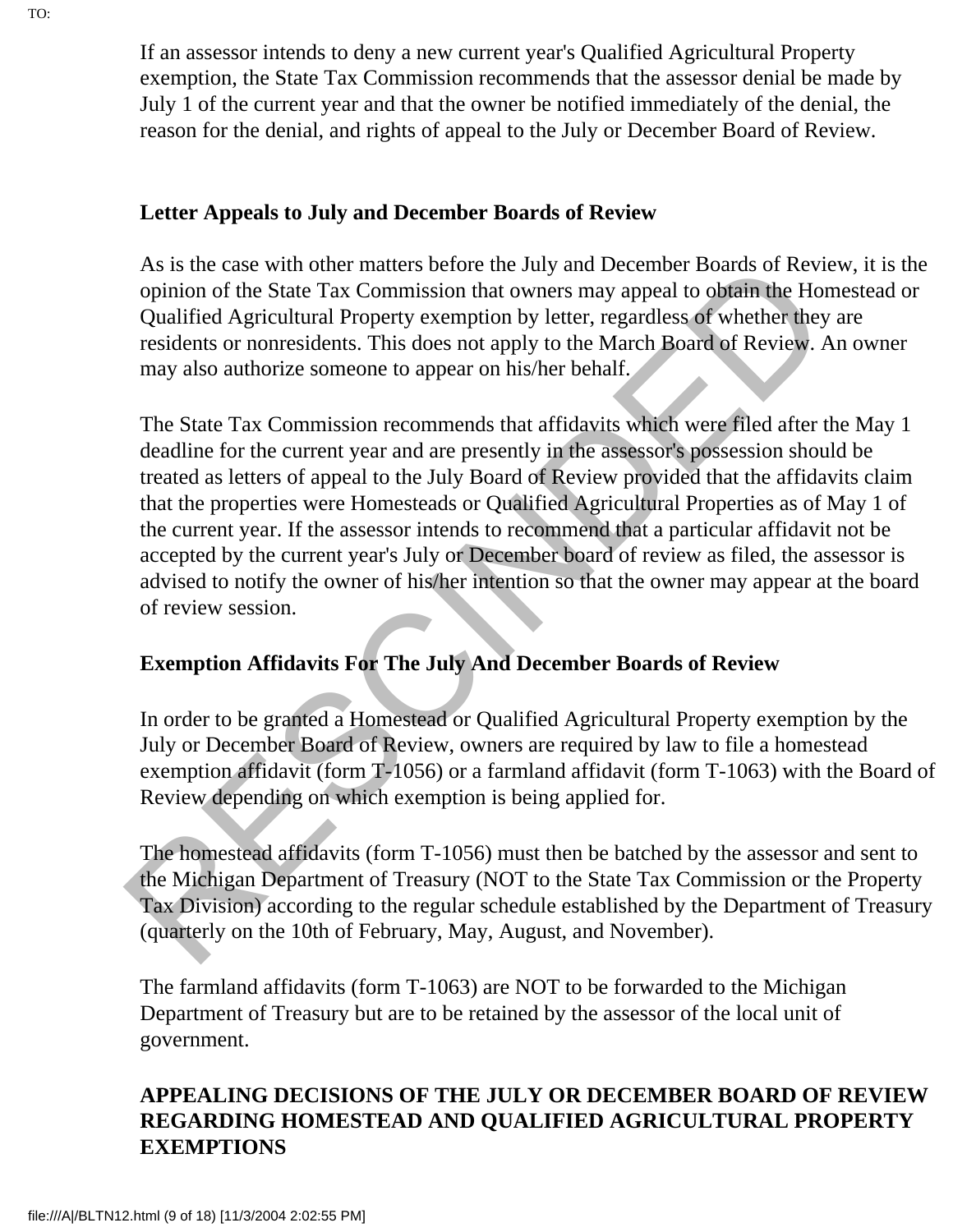Section 53b(4) and (5) provide for separate appeal procedures depending on whether the exemption granted or denied by the July or December Board of Review is for Homestead or for Qualified Agricultural Property.

#### **Homestead Exemption (Administered by the Michigan Department of Treasury)**

a) If a Homestead exemption is granted by the July or December BOR because the exemption was not on the tax roll, the ASSESSOR of the local tax collecting unit may appeal by following the procedures found in section 7cc(6) through (8) of Act 74.

Those procedures call for the assessor to send a recommendation for denial, the reasons for the recommendation and the owner's affidavit to the Michigan Department of Treasury.

This action should be taken within 35 days of the July or December Board of Review.

The Department of Treasury shall then determine if the property is the homestead of the owner claiming the exemption. The owner may then appeal an adverse decision of the Department of Treasury to the Department of Treasury for an informal conference. The final decision of the Department of Treasury may then be appealed to the Residential and

Small Claims Division of the Michigan Tax Tribunal within 35 days of that decision by either the owner or an assessor who has denied the exemption under section 7cc(6).

Example to the use of our at out, are Assessor of the Cost and an economic means the recommendation and the procedures found in section 7cc(6) through (8) of Act <sup>2</sup>. Those procedures call for the assessor to send a recom b) If a Homestead exemption is not granted by the July or December Board of Review, an OWNER may appeal that decision in writing to the Michigan Department of Treasury within 35 days of the Board of Review's denial as provided in section 7cc(7) of this act. This is the same procedure involving the Department of Treasury and the Michigan Tax Tribunal that is discussed in the paragraph above.

#### **Qualified Agricultural Property Exemption (Administered by the STC)**

An owner or assessor may appeal a decision by the July or December Board of Review regarding an exemption for Qualified Agricultural Property directly to the Residential and Small Claims Division of the Michigan Tax Tribunal within 30 days of the BOR action.

#### **3) Notice to an Owner or the Person Listed on the Assessment Roll that an Assessment Increase is Being Submitted to the July or December Board of Review.**

Section 24c of General Property Tax Act requires that an assessor shall provide a notice of an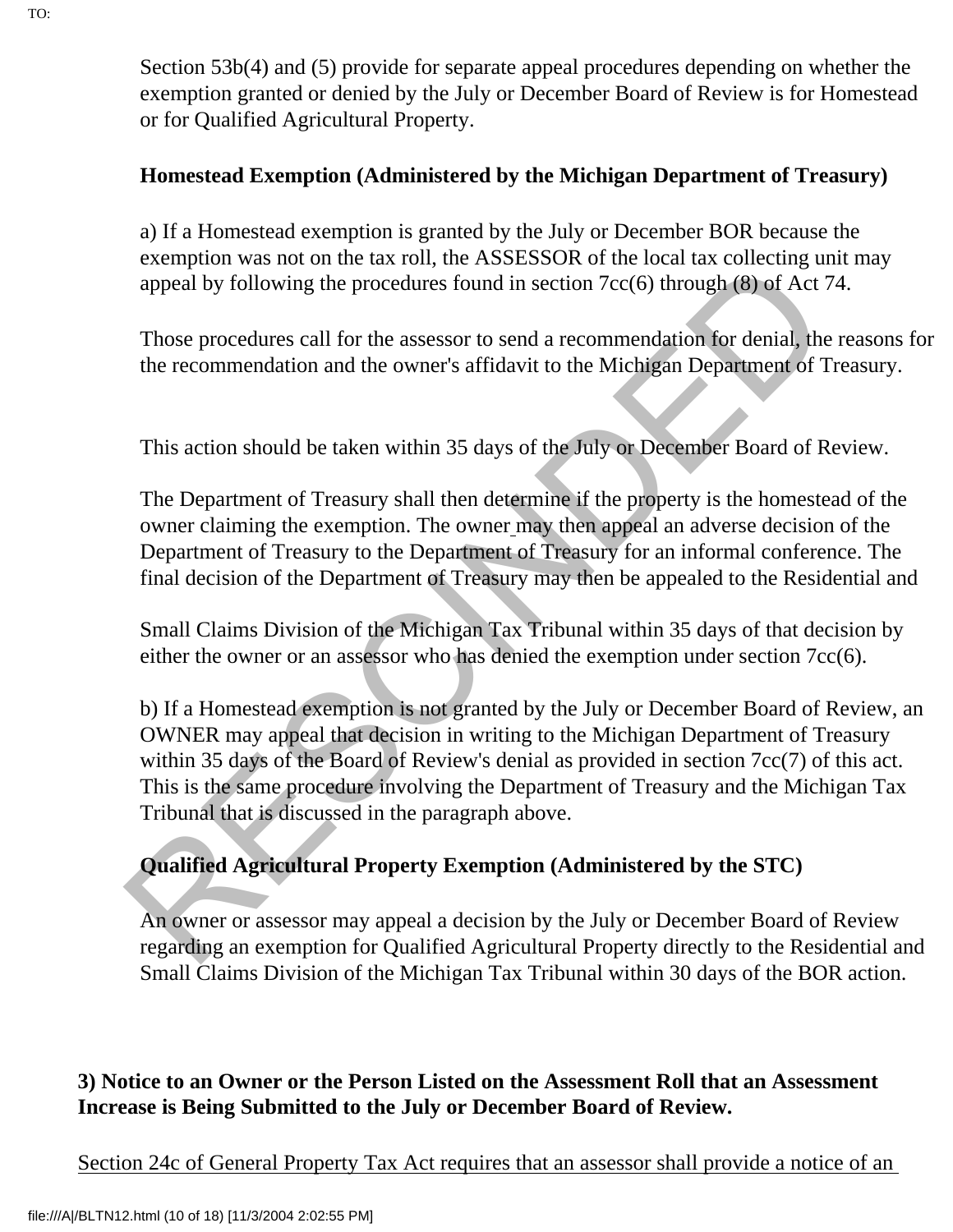#### increase in assessed value or taxable value 10 days before the meeting of the March Board of Review. **This law applies only to the March Board of Review, not to the July and December Boards of Review.**

While there is no specific language in the law which requires a notice of assessment increase when an action is being considered by the July and December Boards of Review, the State Tax Commission directs that a reasonable notice shall be provided so that a property owner may make arrangements for an appearance at the July or December Board of Review.

#### **4) Requirement to Convene the December Board of Review Under Certain Circumstances (See also page 4 regarding the requirement to convene the December Board of Review for Rescissions.)**

Act 74 states that a local tax collecting unit SHALL convene a December Board of Review if a Homestead exemption appeal is received no later than 5 days before the date of the December Board of Review.

While this requirement applies specifically to the appeal of a Homestead exemption, good assessment practice would dictate that a December Board of Review should be held whenever there is business to be taken care of and it becomes aware of this business in a timely manner.

gements for an appearance at the July or December Board of Review.<br>
equirement to Convene the <u>December</u> Board of Review Under Certain Circu<br>
states page 4 regarding the requirement to convene the December Board of Re<br>
iss While PA 74 of 1995 does not contain this same language for the July Board of Review, the STC advises that the July BOR must be held whenever there is Homestead or a Qualified Agricultural Property Exemption business to be taken care of regardless of whether there is a SUMMER LEVY.

#### **5) Authority of July and December Boards of Review Over Poverty Exemptions**

Starting in 1995, PA 74 of 1995 authorized the July and December Boards of Review to hear appeals provided for in Michigan Compiled Law 211.7u (the poverty exemption).

PRIOR to Act 74, only the March Board of Review had the authority to consider poverty exemption requests.

This authority for the July and December Boards of Review to consider poverty exemptions applies only to poverty exemption requests for the CURRENT YEAR, NOT FOR PREVIOUS YEARS. A taxpayer who already appealed to the March Board of Review for a poverty exemption may NOT also appeal to the July or December Board of Review for the same exemption. Poverty exemptions denied by the March Board of Review may be appealed to the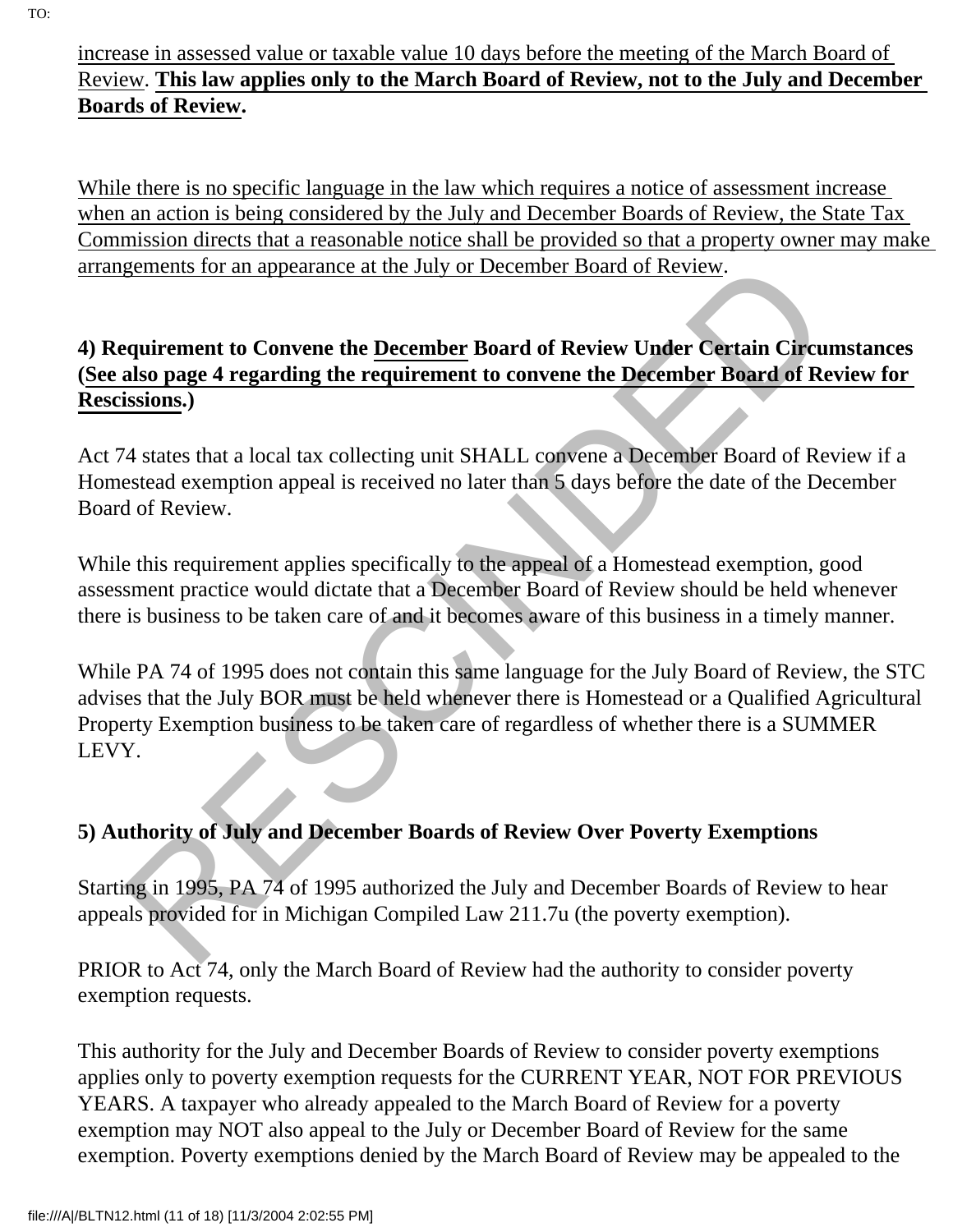Michigan Tax Tribunal by June 30 of the current year.

Please refer to STC Bulletin No. 5 of 1995 for a discussion of the legal requirements for the administration of the poverty exemption as provided by MCL 211.7u.

If a poverty exemption under MCL 211.7u is approved, the Board of Review shall file an affidavit with the proper officials involved in the assessment and collection of taxes and all affected official records shall be corrected. This is the same procedure that has always been followed for other July and December Board of Review changes.

If the July or December Board of Review denies a claim for a poverty exemption under MCL 211.7u, the person claiming the exemption may appeal that decision to the Michigan Tax Tribunal within 30 days of the denial.

#### **6) Reporting the Results of the July or December Board of Review.**

December Board of Review changes.<br>
July or December Board of Review denies a claim for a poverty exemption und<br>
July or December Board of Review denies a claim for a poverty exemption und<br>
20 du, the person claiming the ex Sections 53b(1) and (3) of Act 74 of 1995 require that the Board of Review shall file an affidavit within 30 days with the proper officials when an appeal of the exemption for Homestead Property or Qualified Agricultural Property or the poverty exemption results in a change. The officials to be notified are the State Tax Commission, the county equalization department and all taxing units affected by the change, e.g., the local unit treasurer, the county treasurer, the school board treasurer, etc. This is a continuation of the traditional reporting requirements for the July and December Boards of Review.

The Homestead exemption affidavits should be forwarded to the Michigan Department of Treasury and a copy must be kept by the assessor.

The treasurer shall refund any overpayment determined by the July or December Board of Review, including any interest already paid, to the taxpayer. If additional taxes are due because of action by the July or December Board of Review, payment is due without interest or penalties within 30 days of receipt of the corrected billing.

#### **7) Authority of the July and December Board of Review Regarding Changes to Capped Value and Taxable Value Caused by Clerical Errors or Mutual Mistakes of Fact**

The authority of the July or December Board of Review to correct clerical errors and mutual mistakes of fact applies to Capped Values and Taxable Values as well as to Assessed Values.

#### **The July and December Boards of Review have the authority over clerical errors, mutual mistakes of fact, and those situations involving Poverty Exemptions, Homestead**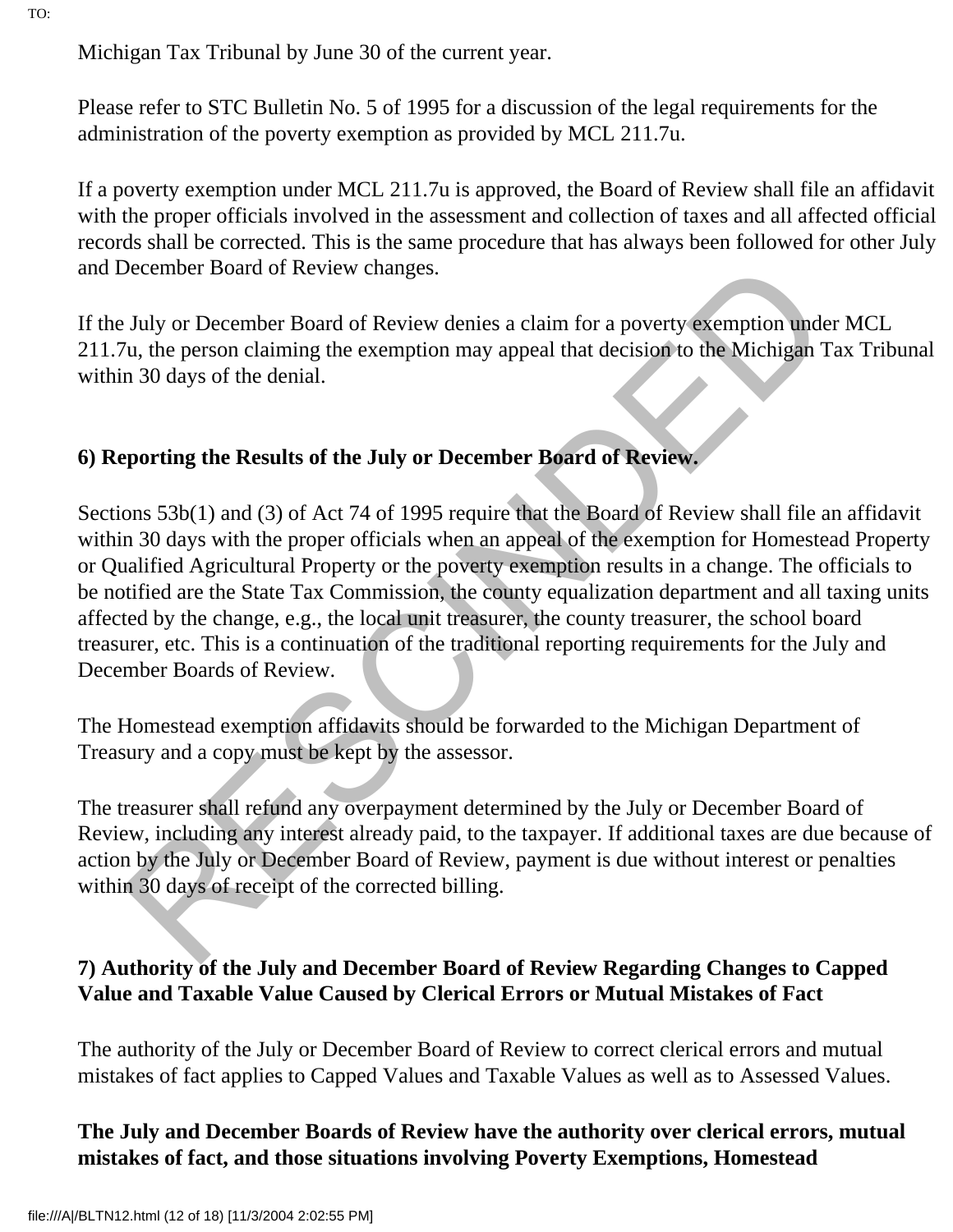**Exemptions, and Qualified Agricultural Property Exemptions discussed earlier in this** 

# **bulletin. The July and December Boards of Review do NOT have any authority regarding valuation disputes and other exemption disputes.**

If there has been a clerical error or a mutual mistake of fact relative to:

- ❍ the correct computation of the Capped Value, Taxable Value, and/or the Assessed Value,
- ❍ the rate of taxation applied against the taxable value, and/or
- ❍ the mathematical computations relating to the assessing of taxes,
- ❍ the clerical error or mutual mistake shall be verified by the local assessing officer and approved by the July Board of Review for summer taxes or by the December Board of Review.

When the July or December Board of Review makes a correction to the Assessed Value or the Capped Value because of a clerical error or a mutual mistake of fact, it must also consider whether this correction has also caused the other values to change. This point is discussed under items a,b, and c below.

a) Changes to Assessed Value

The mathematical computations relating to the assessing of the methematical computations relating to the assessing of the derival error or mutual mistake shall be verified by the local assessing official computed by the Ju If the July or December Board of Review changes the Assessed Value because of a clerical error or a mutual mistake, it must also consider whether this change has caused the Taxable Value to also change. This could happen because Taxable Value is the LOWER of the Assessed Value (after applying the equalization factor) and the Capped Value.

### EXAMPLE:

1997 Assessed Value = \$55,000 (Equalization Factor is 1.000) 1997 Capped Value = \$51,300 1997 Taxable Value = \$51,300

If the July or December Board of Review changed the 1997 Assessed Value from \$55,000 to \$51,000 because of a clerical error or a mutual mistake of fact that does not involve a Capped Value LOSS, the Taxable Value would also change to \$51,000 because \$51,000 is lower than the 1997 Capped Value of \$51,300.

b) Changes to Capped Values

TO: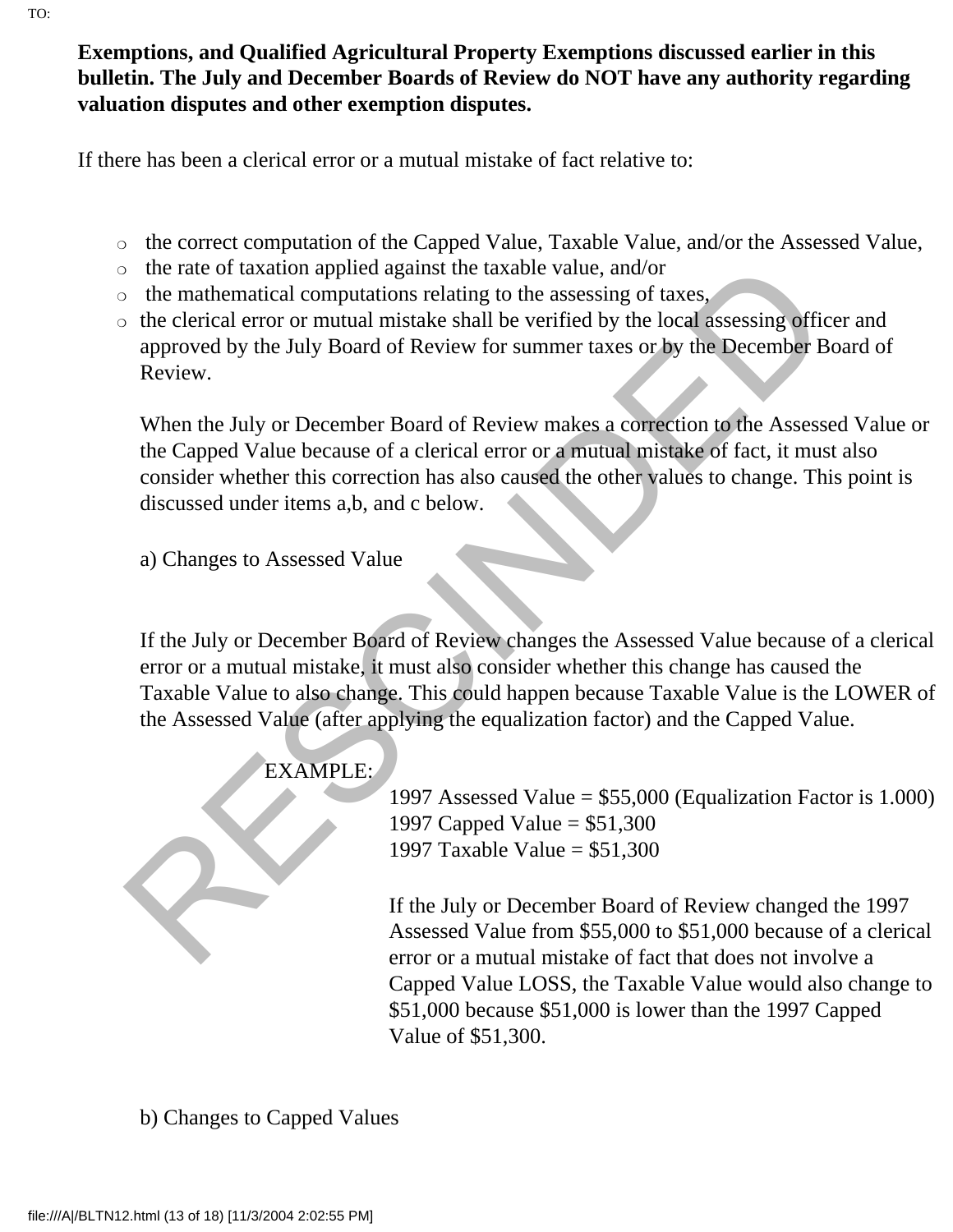STC Bulletin No 14 of 1994 states that the assessment roll must contain the Capped Value for each parcel of real property. The formula for Capped Value is calculated as follows:

Capped Value  $=$  (Prior Year's Taxable Value - Losses) X Lower of 1.05 or the Inflation Rate + Additions

Two elements of the formula above are matters of record and do not require any judgement decisions by the Board of Review. Those elements are the "Prior Year's Taxable Value" and the "inflation rate". If the correct numbers of record are in the formula, these two elements CANNOT be changed by the Board of Review.

If the amount of the Losses or Additions is incorrect due to a clerical error or a mutual mistake of fact, it may be changed by the July or December Board of Review. Please see STC Bulletin No. 3 of 1995 which addresses the question of what qualifies as a Loss or an Addition and the procedures for determining the amount of Losses and Additions.

decisions by the Board of Review. Those elements are the "Fron Years I axable<br>
and the "inflation rate". If the correct numbers of record are in the formula, the<br>
elements CANNOT be changed by the Board of Review.<br>
If the If the July or December Board of Review changes the Capped Value by changing the amount of an addition or a loss, it must also include the affects of this change in the Assessed Value if the same error exists there. This would also cause Taxable Value to change because Taxable Value shall be the LOWER of the Assessed Value (after applying the equalization factor) and the Capped Value.

EXAMPLE: In this example a garage was added in 1996 with a true cash value of \$8,000

Given: 1997 Assessed Value = \$59,000 (Equalization Factor is 1.000) 1997 Capped Value = \$55,300 1997 Taxable Value = \$55,300

If the July or December Board of Review lowered the amount of the ADDITION in the Capped Value formula for the garage by \$500 (from \$4,000 to \$3,500) because of a clerical error or a mutual mistake of fact, it would also be necessary to lower the Assessed Value by \$500 down to \$58,500 assuming the same error existed there.

c) Tentative Taxable Values

The law requires that the tax roll must show the Taxable Value for each parcel of property. Once the Capped Value and the Assessed Value (with its equalization factor) are properly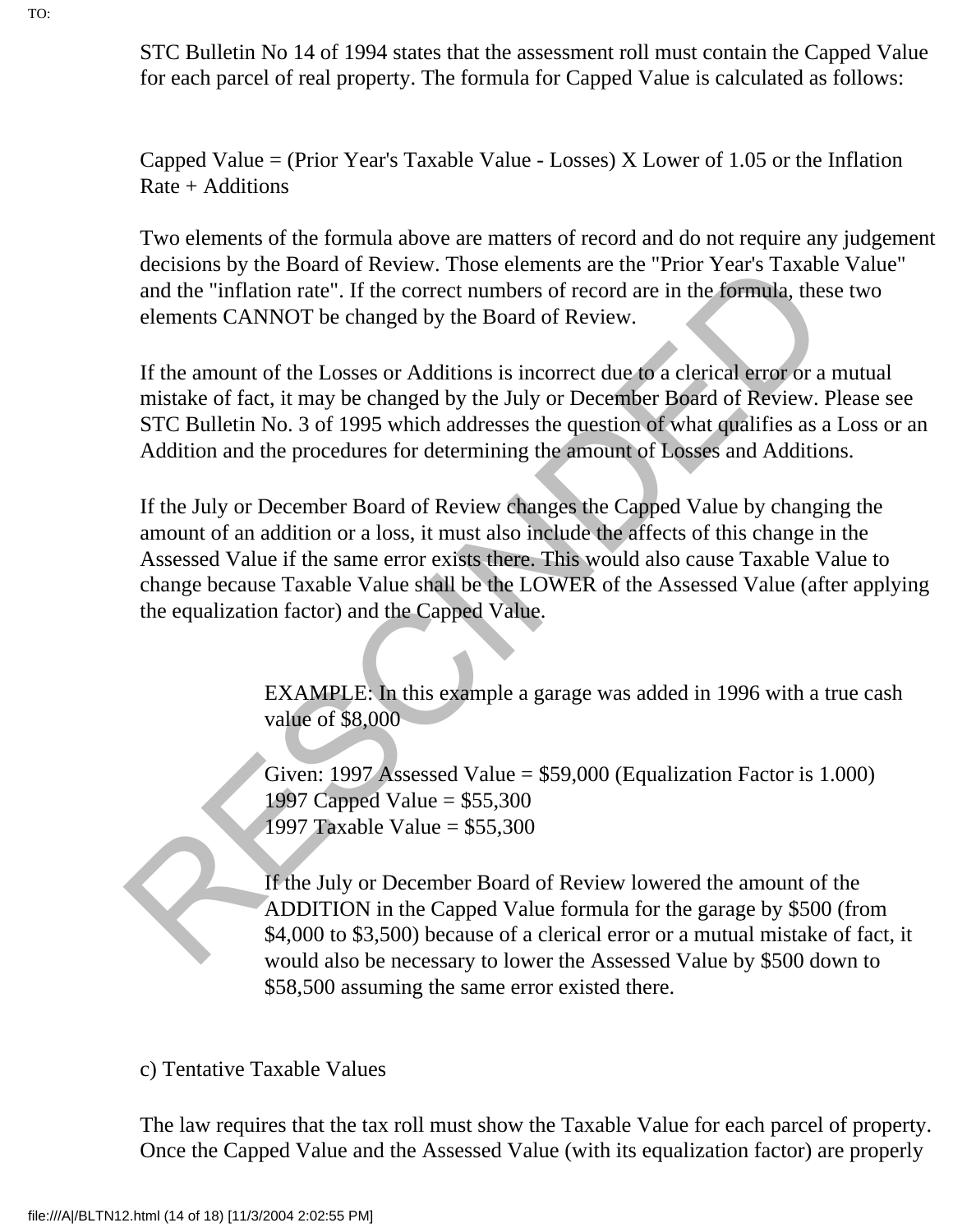calculated, the Taxable Value is merely the lower of the two. If this is properly done, **THE BOARD OF REVIEW SHALL NOT RAISE OR LOWER TAXABLE VALUE UNLESS IT HAS ALSO RAISED OR LOWERED THE ASSESSED VALUE AND/OR THE CAPPED VALUE**. (An exception to this rule could occur if the July or December Board of Review uncapped the Taxable Value of a property which had a "transfer of ownership" in the prior year but which had not been timely uncapped by the assessor due to a clerical error or a mutual mistake of fact. See STC Bulletin No. 8 of 1996, page 4.) If either the Capped Value or the Assessed Value is changed by the Board of Review, the Board shall also determine whether the Taxable Value must also change. This could happen because Taxable Value is the LOWER of the Assessed Value (with the equalization factor) and the Capped Value. See example under "Changes to Assessed Value" in paragraph #a above.

#### **Appeal of July or December Board of Review Action to the Michigan Tax Tribunal**

An owner or assessor may appeal a decision by the July or December Board of Review regarding the correction of a clerical error or mutual mistake of fact to the Michigan Tax Tribunal within 30 days of the BOR action. This appeal is authorized by MCL 205.735(2) which is part of the Tax Tribunal Act.

| Value" in paragraph #a above.          | of Review, the Board shall also determine whether the Taxable Value must also<br>This could happen because Taxable Value is the LOWER of the Assessed Valu<br>equalization factor) and the Capped Value. See example under "Changes to As        |         |  |
|----------------------------------------|--------------------------------------------------------------------------------------------------------------------------------------------------------------------------------------------------------------------------------------------------|---------|--|
|                                        | Appeal of July or December Board of Review Action to the Michigan Tax                                                                                                                                                                            |         |  |
| which is part of the Tax Tribunal Act. | An owner or assessor may appeal a decision by the July or December Board of<br>regarding the correction of a clerical error or mutual mistake of fact to the Micl<br>Tribunal within 30 days of the BOR action. This appeal is authorized by MCL |         |  |
|                                        | <b>INDEX FOR STC BULLETIN 12 OF 1997</b>                                                                                                                                                                                                         |         |  |
| <b>GENERAL TOPIC</b>                   | <b>SPECIFIC TOPIC</b>                                                                                                                                                                                                                            | PAGE(S) |  |
| 1) Clerical Error                      | Defined by Court of Appeals                                                                                                                                                                                                                      | 5       |  |
| 2) December Board of<br>Review         | <b>Requirement to Convene</b>                                                                                                                                                                                                                    | 4 & 12  |  |
| 3) Form L-444035a (STC)                | Requirement to Fill Out STC<br>form L-4035a                                                                                                                                                                                                      | 6       |  |
| 4) Homestead Exemption                 | Appeal of Homestead<br>Recission to July and<br>December Board of Review                                                                                                                                                                         | 4       |  |
|                                        | Authority of July and<br>December Board of review<br>When Homestead Exemption<br>is NOT on Tax Roll                                                                                                                                              | 7       |  |

#### **INDEX FOR STC BULLETIN 12 OF 1997**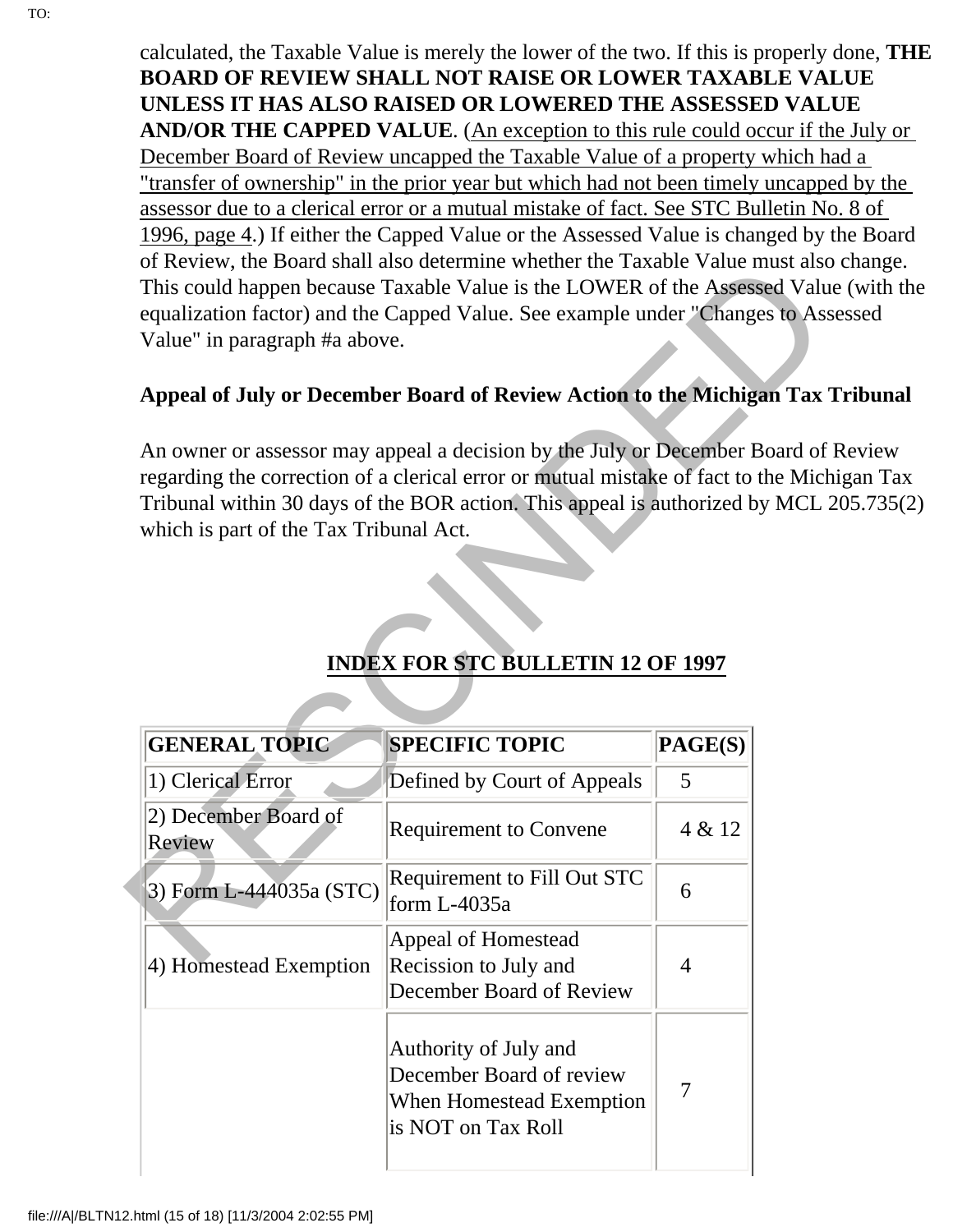|                                               | Authorrrity of the July and<br>December Board of Review<br>over Current Year and                                  |                 |  |
|-----------------------------------------------|-------------------------------------------------------------------------------------------------------------------|-----------------|--|
|                                               | Preceding Year when<br>Homestead Exemption is<br><b>NOT on Tax Roll</b>                                           | 8               |  |
|                                               | Appeals by Letter                                                                                                 | 9               |  |
|                                               | Requirements to File<br><b>Homestead Affidavit</b>                                                                | 10 <sub>1</sub> |  |
|                                               | Appealing Decision of July<br>or December Baoard of                                                               |                 |  |
|                                               | Review to Department of<br>Treasury and/or Michigan<br>Tax Tribunal                                               | $10\,$          |  |
| 5) July or December<br><b>Board of Review</b> | A Change in the Prior Year's<br>Taxable Value May Cause a<br>Change in the Current Year's<br><b>Taxable Value</b> | 5               |  |
|                                               | Reporting the Results of                                                                                          |                 |  |
|                                               | Board of review to Units of<br><b>Government and State Tax</b><br>Commission                                      | 13              |  |
|                                               | Notice of Assessment<br>Increase                                                                                  | 11              |  |
|                                               | <b>Authority to Change</b><br><b>Assessed Value</b>                                                               | 14              |  |
|                                               | <b>Authority to Change Capped</b><br>Value                                                                        | 14              |  |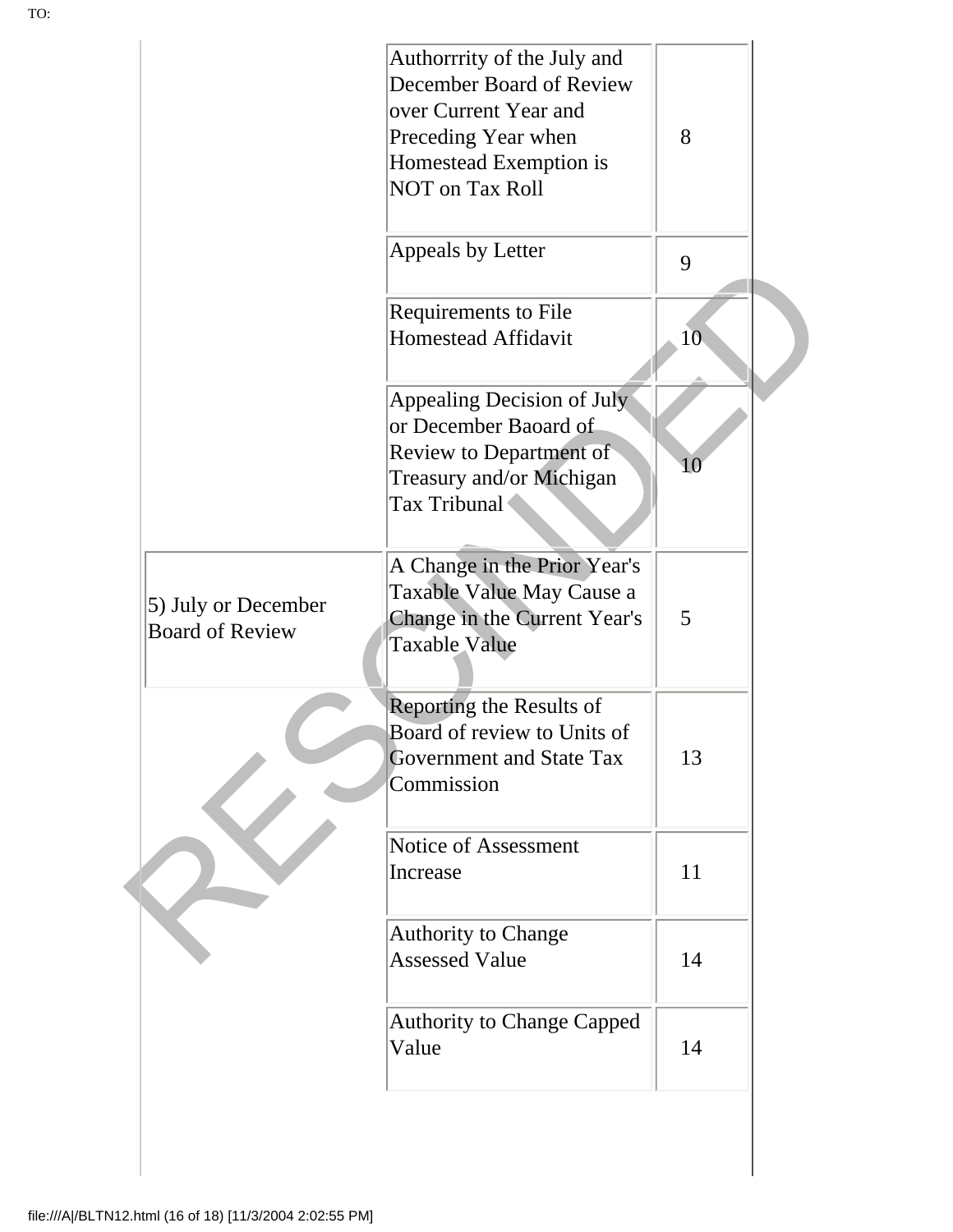|                                                        | <b>Authority to Change Taxable</b><br>Value                                                                                                 | 15             |
|--------------------------------------------------------|---------------------------------------------------------------------------------------------------------------------------------------------|----------------|
|                                                        | Appealing Decision of the<br>July or December Board of<br>Review                                                                            | 16             |
| 6) Open Meeting's Act                                  | July and december Board of<br><b>Review Subject to Open</b><br><b>Meetings Act</b>                                                          | 7              |
| 7) Poverty Exemption                                   | Authority of the July and<br>December Board of Review                                                                                       | 12             |
| 8) Qualified Agricultural<br><b>Property Exemption</b> | One Time Appeal of 1994<br>Exemption                                                                                                        | $\overline{2}$ |
|                                                        | Authority of the July and<br>December Board of Review<br>when Exemption is NOT on<br><b>Tax Roll</b>                                        | 7              |
|                                                        | Authority of July and<br>december Board of Review<br>over Current Year and<br><b>Preceding Year When</b><br>Exemption is NOT on Tax<br>Roll | 8              |
|                                                        | Authority of July abd<br>December Board of Review<br><b>When Assessor Has Denied</b><br><b>Current Year's Exemption</b>                     | 9              |
|                                                        | Appeals by Letter                                                                                                                           | 9              |